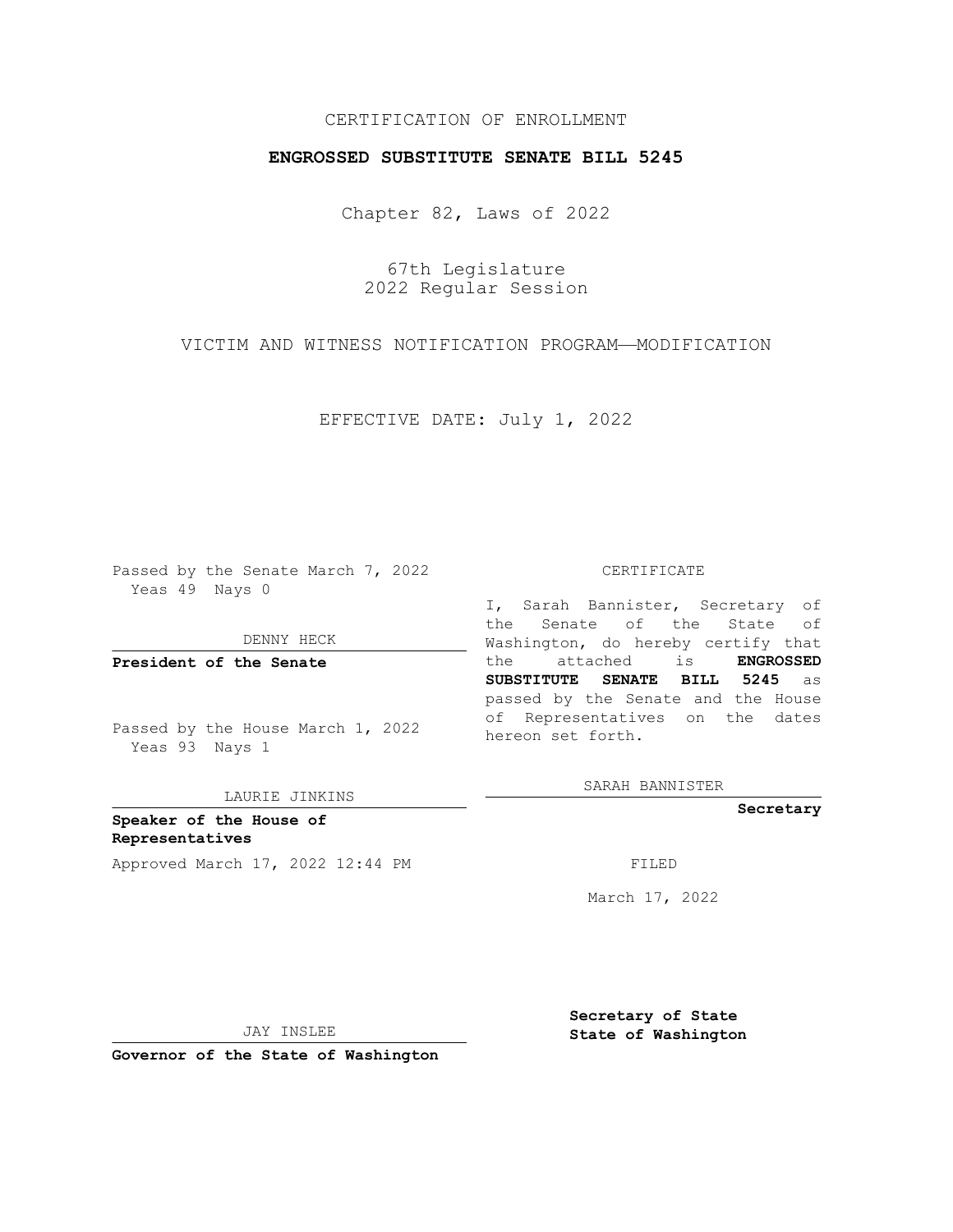### **ENGROSSED SUBSTITUTE SENATE BILL 5245**

AS AMENDED BY THE HOUSE

Passed Legislature - 2022 Regular Session

# **State of Washington 67th Legislature 2021 Regular Session**

**By** Senate Human Services, Reentry & Rehabilitation (originally sponsored by Senators Brown, Wilson, L., Rolfes, and Wagoner)

READ FIRST TIME 02/08/21.

1 AN ACT Relating to the safety of crime victims; amending RCW 2 72.09.712; adding a new section to chapter 36.28A RCW; adding a new 3 section to chapter 42.56 RCW; and providing an effective date.

4 BE IT ENACTED BY THE LEGISLATURE OF THE STATE OF WASHINGTON:

5 **Sec. 1.** RCW 72.09.712 and 2021 c 215 s 160 are each amended to read as follows:6

 (1) At the earliest possible date, and in no event later than thirty days before release except in the event of escape or emergency furloughs as defined in RCW 72.66.010, the department of corrections shall send written notice of parole, release, community custody, work release placement, furlough, or escape about a specific inmate convicted of a violent offense, a sex offense as defined by RCW 9.94A.030, a domestic violence court order violation pursuant to RCW 14 7.105.450, 10.99.040, 10.99.050, 26.09.300, ((<del>26.10.220,</del>)) 26.26B.050, or 26.52.070, or any of the former RCW 26.50.110 and 16 74.34.145,  $((\theta \cdot \hat{r}))$  a felony harassment offense as defined by RCW 17 9A.46.060 or 9A.46.110, a domestic violence offense as defined by RCW 10.99.020, an assault in the third degree offense as defined by RCW 9A.36.031, an unlawful imprisonment offense as defined by RCW 9A.40.040, a vehicular homicide by disregard for the safety of others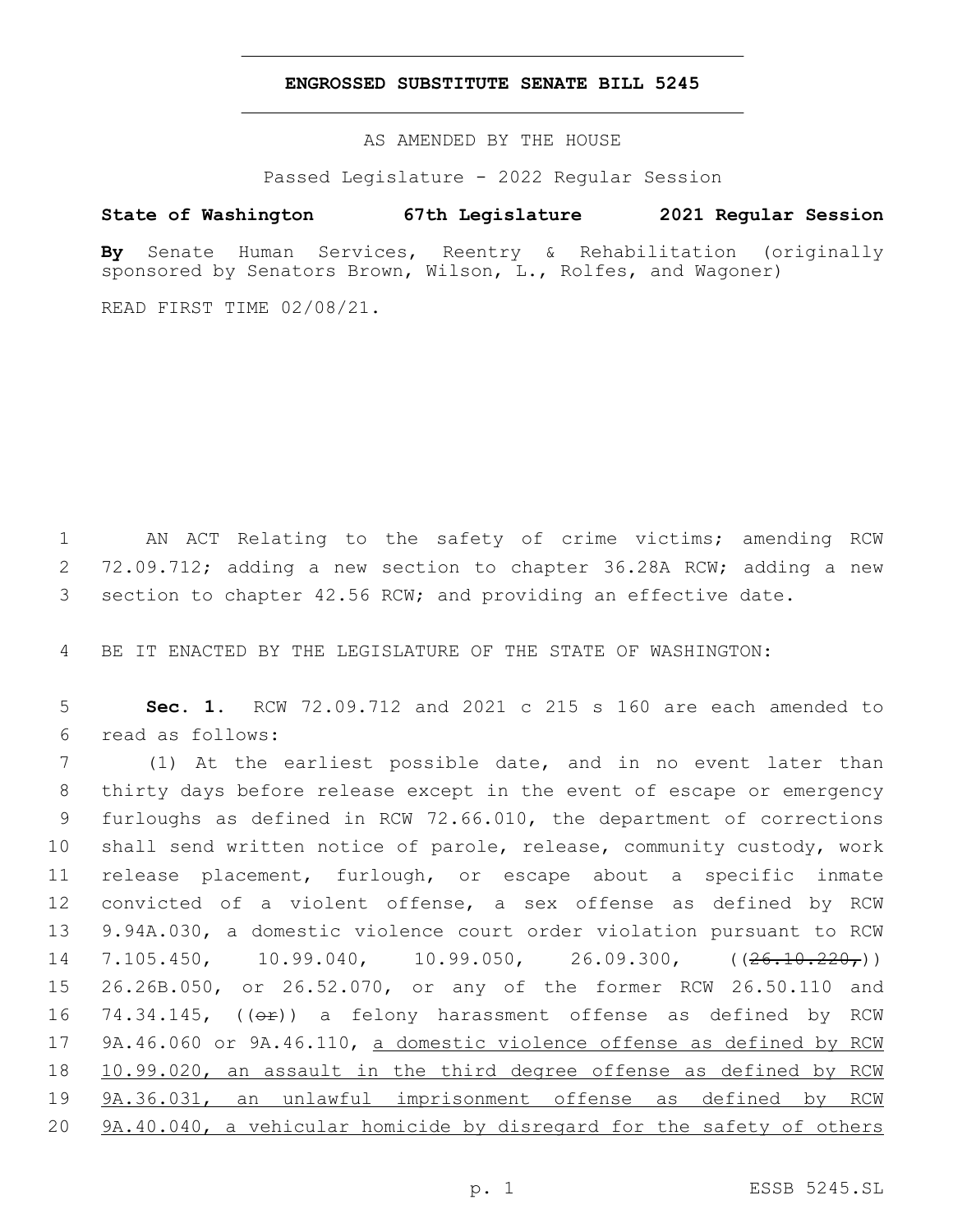offense as defined by RCW 46.61.520, or a controlled substances

homicide offense as defined by RCW 69.50.415, to the following:

 (a) The chief of police of the city, if any, in which the inmate will reside or in which placement will be made in a work release 5 program; and

 (b) The sheriff of the county in which the inmate will reside or in which placement will be made in a work release program.

 The sheriff of the county where the offender was convicted shall be notified if the department does not know where the offender will reside. The department shall notify the state patrol of the release of all sex offenders, and that information shall be placed in the Washington crime information center for dissemination to all law 13 enforcement.

 (2) The same notice as required by subsection (1) of this section shall be sent to the following if such notice has been requested in writing about a specific inmate convicted of a violent offense, a sex offense as defined by RCW 9.94A.030, a domestic violence court order violation pursuant to RCW 7.105.450, 10.99.040, 10.99.050, 26.09.300, 19 ((26.10.220,)) 26.26B.050, or 26.52.070, or any of the former RCW 20 26.50.110 and 74.34.145,  $((\Theta \rightarrow \bullet) )$  a felony harassment offense as defined by RCW 9A.46.060 or 9A.46.110, a domestic violence offense as defined by RCW 10.99.020, an assault in the third degree offense as defined by RCW 9A.36.031, an unlawful imprisonment offense as defined by RCW 9A.40.040, a vehicular homicide by disregard for the safety of 25 others offense as defined by RCW 46.61.520, or a controlled substances homicide offense as defined by RCW 69.50.415:

 (a) The victim of the crime for which the inmate was convicted or the victim's next of kin if the crime was a homicide;

 (b) Any witnesses who testified against the inmate in any court 30 proceedings involving the violent offense;

 (c) Any person specified in writing by the prosecuting attorney; 32 and

 (d) Any person who requests such notice about a specific inmate convicted of a sex offense as defined by RCW 9.94A.030 from the department of corrections at least sixty days prior to the expected 36 release date of the offender.

 Information regarding victims, next of kin, or witnesses requesting the notice, information regarding any other person specified in writing by the prosecuting attorney to receive the notice, and the notice are confidential and shall not be available to

p. 2 ESSB 5245.SL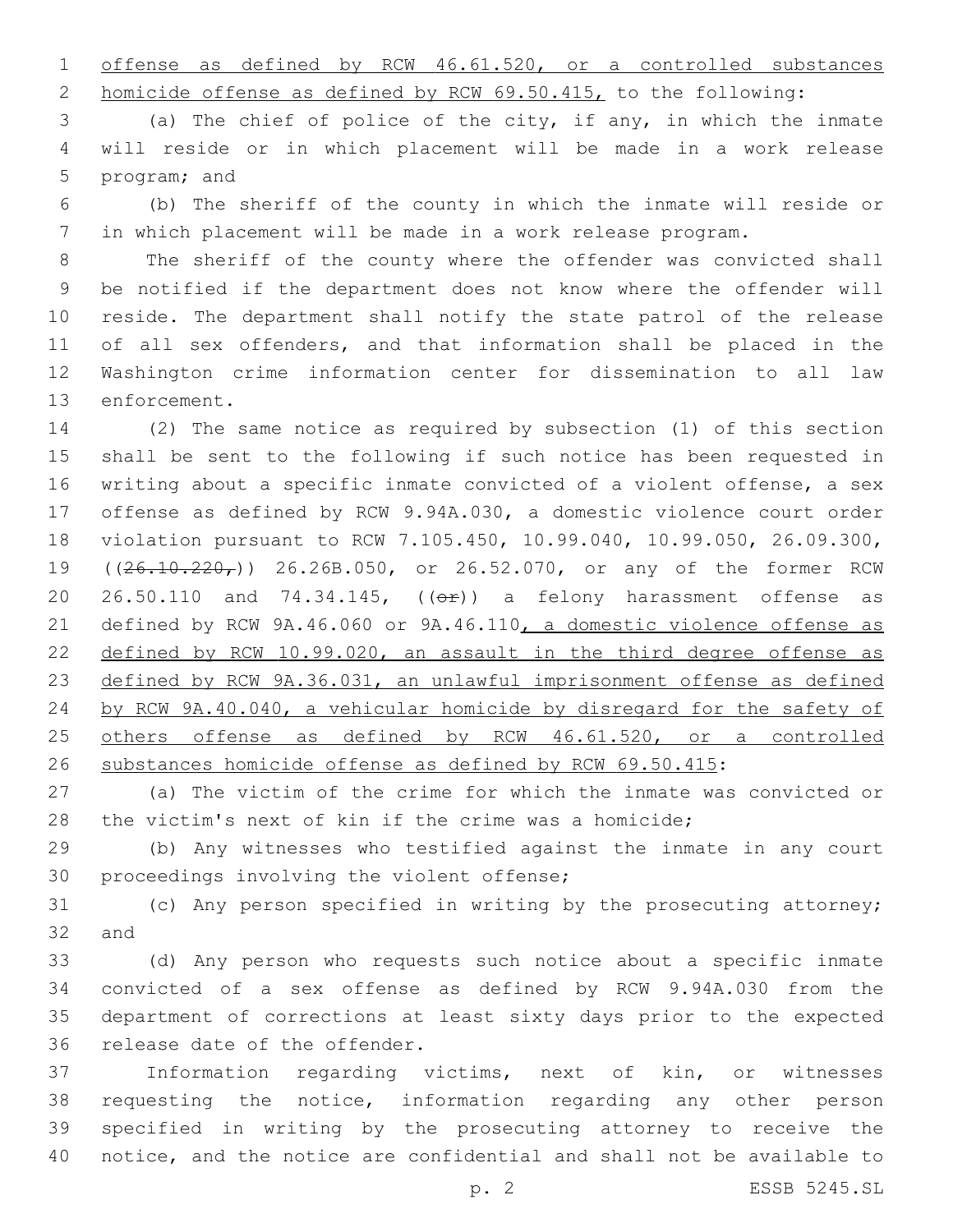the inmate. Whenever the department of corrections mails notice pursuant to this subsection and the notice is returned as undeliverable, the department shall attempt alternative methods of notification, including a telephone call to the person's last known 5 telephone number.

 (3) The existence of the notice requirements contained in subsections (1) and (2) of this section shall not require an extension of the release date in the event that the release plan 9 changes after notification.

 (4) If an inmate convicted of a violent offense, a sex offense as defined by RCW 9.94A.030, a domestic violence court order violation pursuant to RCW 7.105.450, 10.99.040, 10.99.050, 26.09.300, 13 ((26.10.220,)) 26.26B.050, or 26.52.070, or any of the former RCW 14 26.50.110 and 74.34.145, (( $\Theta$ ) a felony harassment offense as defined by RCW 9A.46.060 or 9A.46.110, a domestic violence offense as defined by RCW 10.99.020, an assault in the third degree offense as defined by RCW 9A.36.031, an unlawful imprisonment offense as defined by RCW 9A.40.040, a vehicular homicide by disregard for the safety of others offense as defined by RCW 46.61.520, or a controlled substances homicide offense as defined by RCW 69.50.415, escapes from a correctional facility, the department of corrections shall immediately notify, by the most reasonable and expedient means available, the chief of police of the city and the sheriff of the county in which the inmate resided immediately before the inmate's 25 arrest and conviction. If previously requested, the department shall also notify the witnesses and the victim of the crime for which the inmate was convicted or the victim's next of kin if the crime was a homicide. If the inmate is recaptured, the department shall send notice to the persons designated in this subsection as soon as possible but in no event later than two working days after the 31 department learns of such recapture.

 (5) If the victim, the victim's next of kin, or any witness is under the age of sixteen, the notice required by this section shall be sent to the parents or legal guardian of the child.

 (6) The department of corrections shall send the notices required by this chapter to the last address provided to the department by the requesting party. The requesting party shall furnish the department 38 with a current address.

 (7) The department of corrections shall keep, for a minimum of two years following the release of an inmate, the following: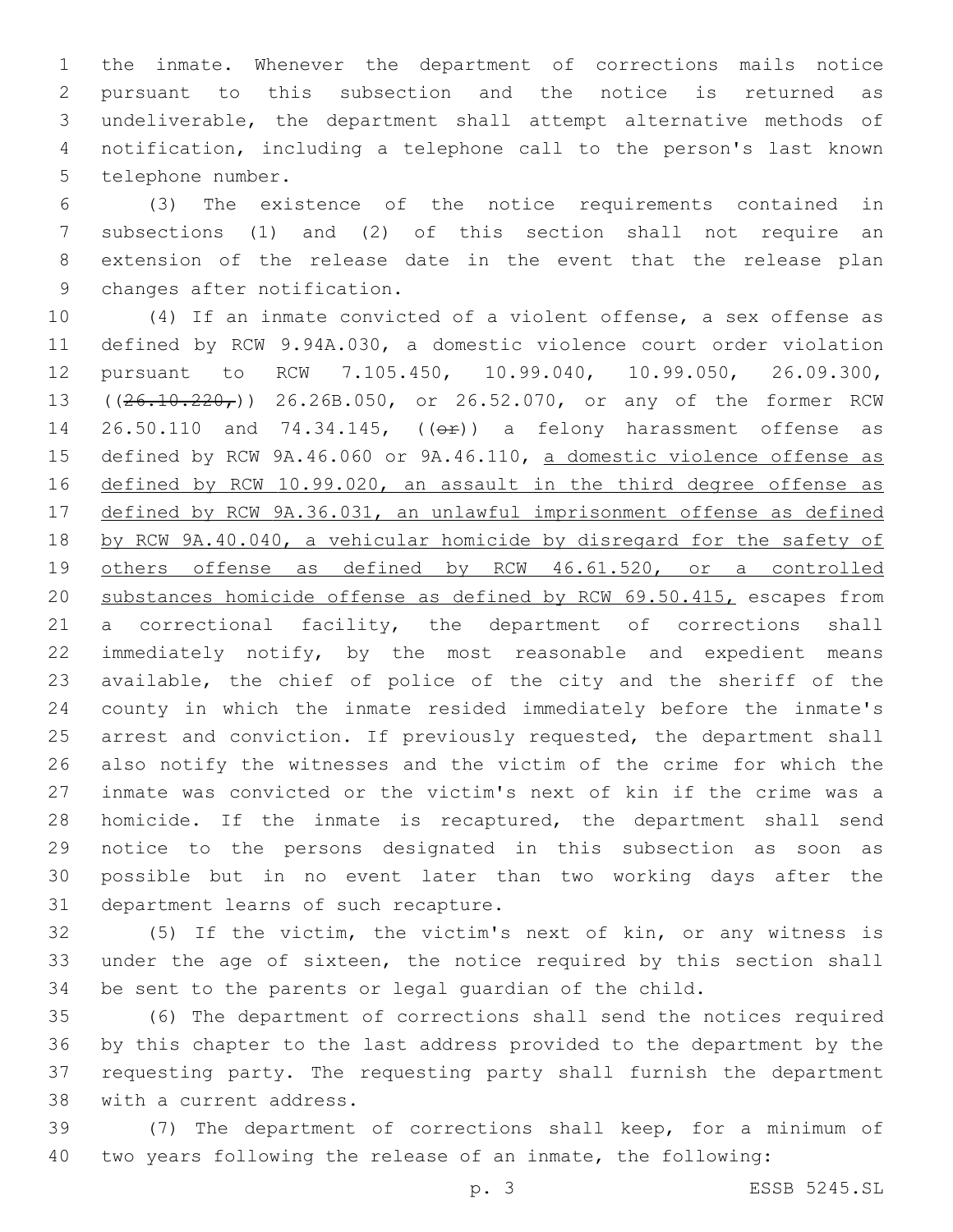(a) A document signed by an individual as proof that that person is registered in the victim or witness notification program; and

 (b) A receipt showing that an individual registered in the victim or witness notification program was mailed a notice, at the individual's last known address, upon the release or movement of an inmate.6

 (8) For purposes of this section the following terms have the 8 following meanings:

 (a) "Violent offense" means a violent offense under RCW 10 9.94A.030;

 (b) "Next of kin" means a person's spouse, state registered 12 domestic partner, parents, siblings and children.

 (9) Nothing in this section shall impose any liability upon a chief of police of a city or sheriff of a county for failing to request in writing a notice as provided in subsection (1) of this 16 section.

 NEW SECTION. **Sec. 2.** A new section is added to chapter 36.28A 18 RCW to read as follows:

 Information and records prepared, owned, used, or retained by the Washington association of sheriffs and police chiefs revealing the existence of a notification, or of registration to be notified, regarding any specific individual, or the identity of or any information submitted by a person who registers to be notified of a 24 person's custody or supervision status, upcoming hearing, case disposition, or service of a protection order pursuant to the statewide city and county jail booking and reporting system created in RCW 36.28A.040, the statewide automated victim information and notification system created in RCW 36.28A.040, or any other program used for the purposes of notifying individuals of a person's custody or supervision status, upcoming hearing, case disposition, or service of a protection order, are exempt from public inspection and copying 32 under chapter 42.56 RCW.

 NEW SECTION. **Sec. 3.** A new section is added to chapter 42.56 34 RCW to read as follows:

 Information and records related to notification or registration for notification as described in section 2 of this act are exempt 37 from disclosure under this chapter.